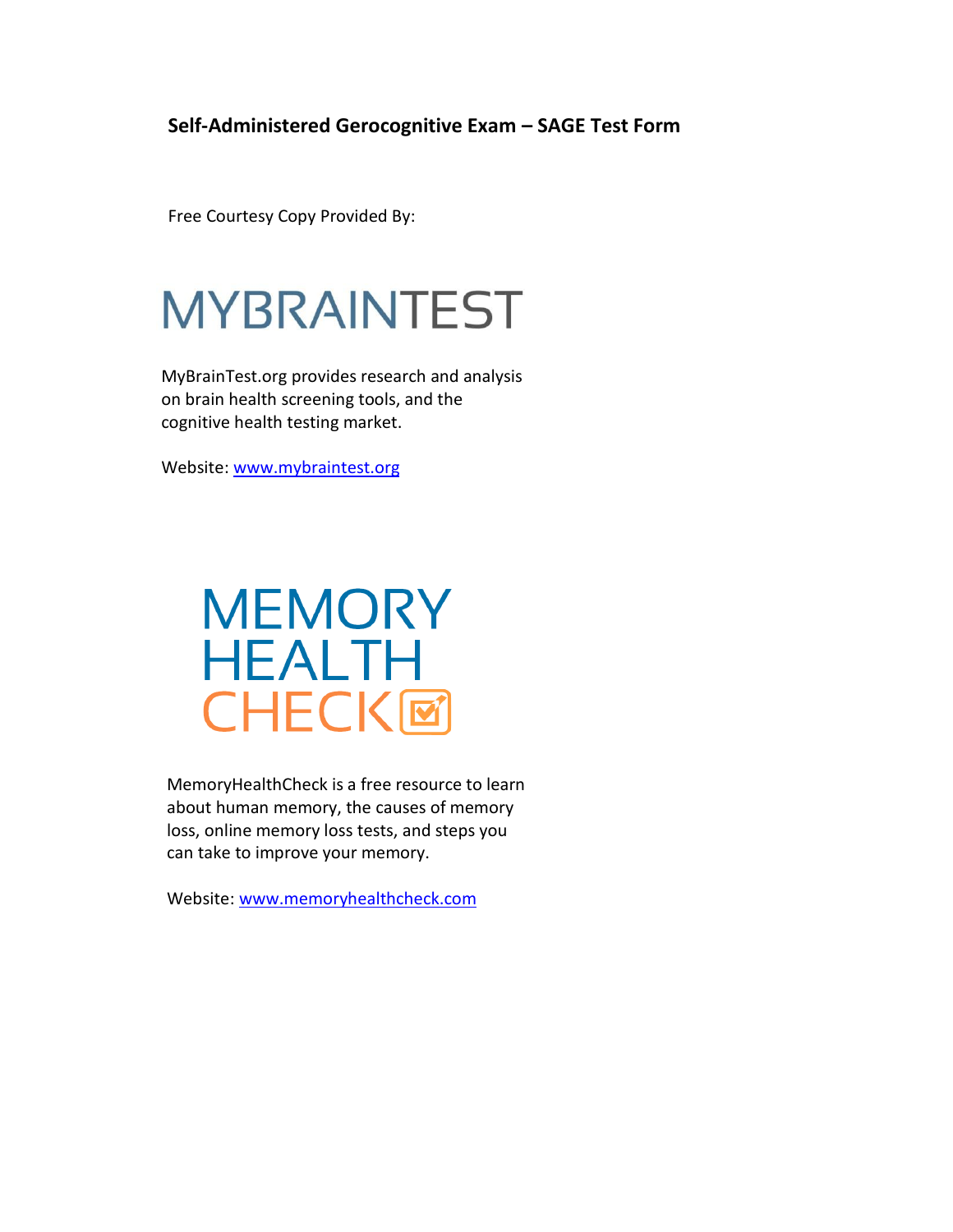### *How Well Are You Thinking?*

Please complete this form in ink **without** the assistance of others.

| I am Asian_____________ Black______________ Hispanic________________ White_____________ Other___________                     |  |  |
|------------------------------------------------------------------------------------------------------------------------------|--|--|
| Have you had any problems with memory or thinking? Yes_______ Only Occasionally________ No_______                            |  |  |
| Have you had any blood relatives that have had problems with memory or thinking? Yes______ No______                          |  |  |
|                                                                                                                              |  |  |
|                                                                                                                              |  |  |
| Have you ever had a major stroke? Yes__________ No_________________________A minor or mini-stroke? Yes_________ No__________ |  |  |
|                                                                                                                              |  |  |
|                                                                                                                              |  |  |
| Do you have more difficulties doing everyday activities due to thinking problems? Yes______No______                          |  |  |
|                                                                                                                              |  |  |
|                                                                                                                              |  |  |
| 2. Name the following pictures (don't worry about spelling):                                                                 |  |  |
|                                                                                                                              |  |  |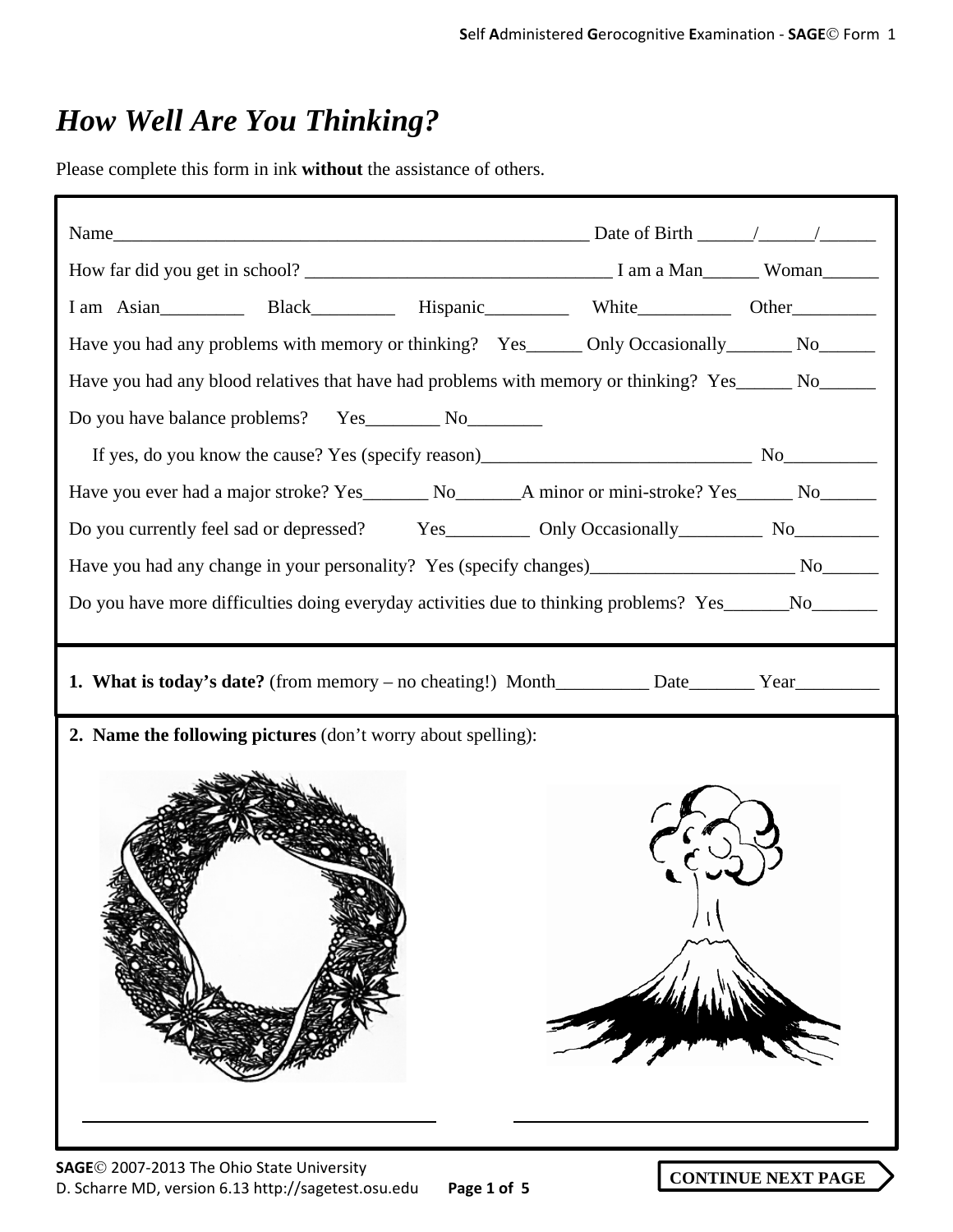| <b>Answer these questions:</b>                                                                    |
|---------------------------------------------------------------------------------------------------|
| 3. How are a watch and a ruler similar? Write down how they are alike. They both are what?        |
| 5. You are buying \$13.45 of groceries. How much change would you receive back from a \$20 bill?  |
|                                                                                                   |
| 6. Memory Test (memorize these instructions). Do later only after completing this entire test:    |
| At the bottom of the very last page: Write "I am done" on the blank line provided                 |
| 7. Copy this picture:                                                                             |
|                                                                                                   |
| 8. Drawing test                                                                                   |
| Draw a large face of a clock and place in the numbers<br>$\overline{\phantom{a}}$                 |
| Position the hands for 5 minutes after 11 o'clock<br>$\overline{\phantom{a}}$                     |
| On your clock, label "L" for the long hand and "S" for the short hand<br>$\overline{\phantom{a}}$ |
|                                                                                                   |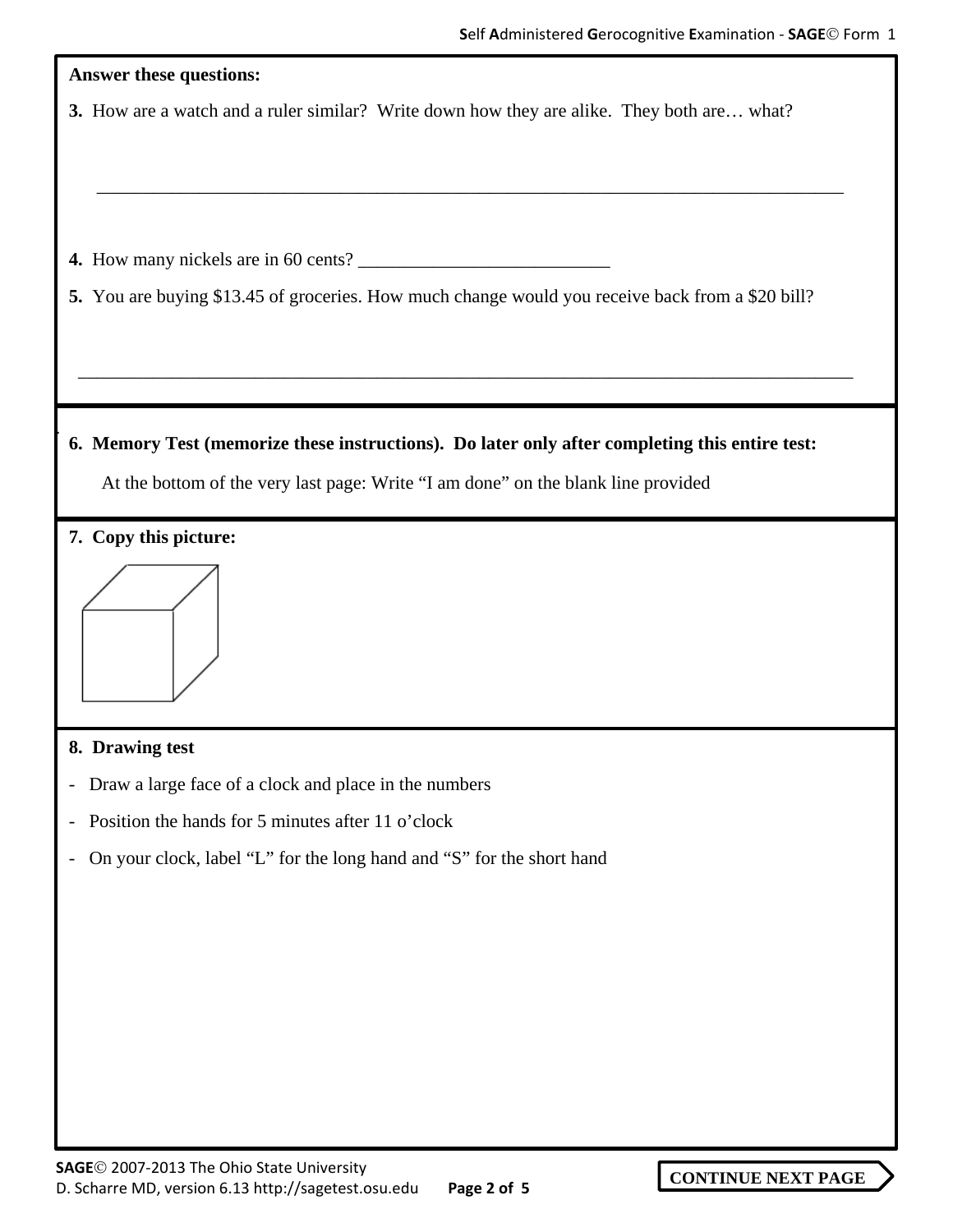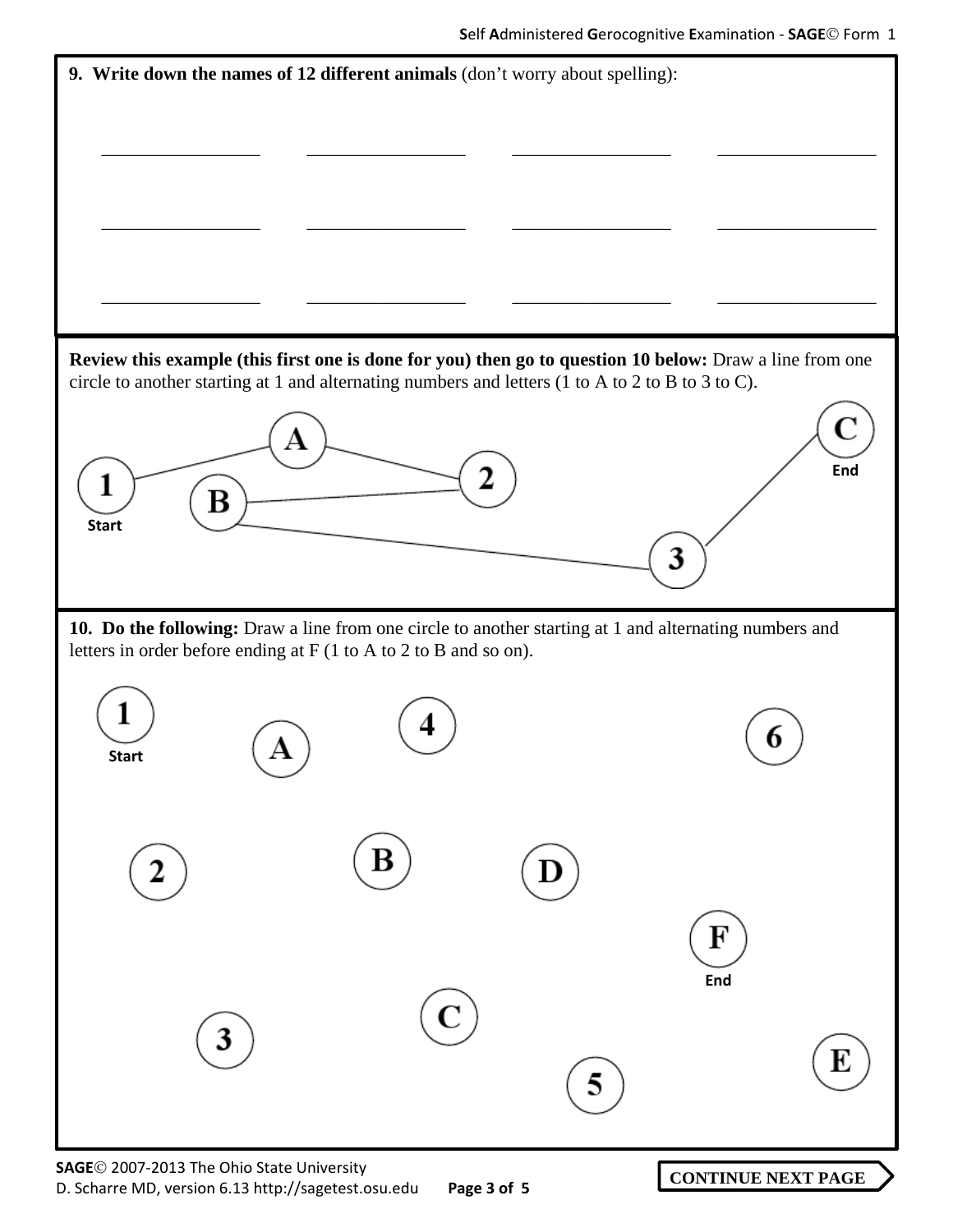